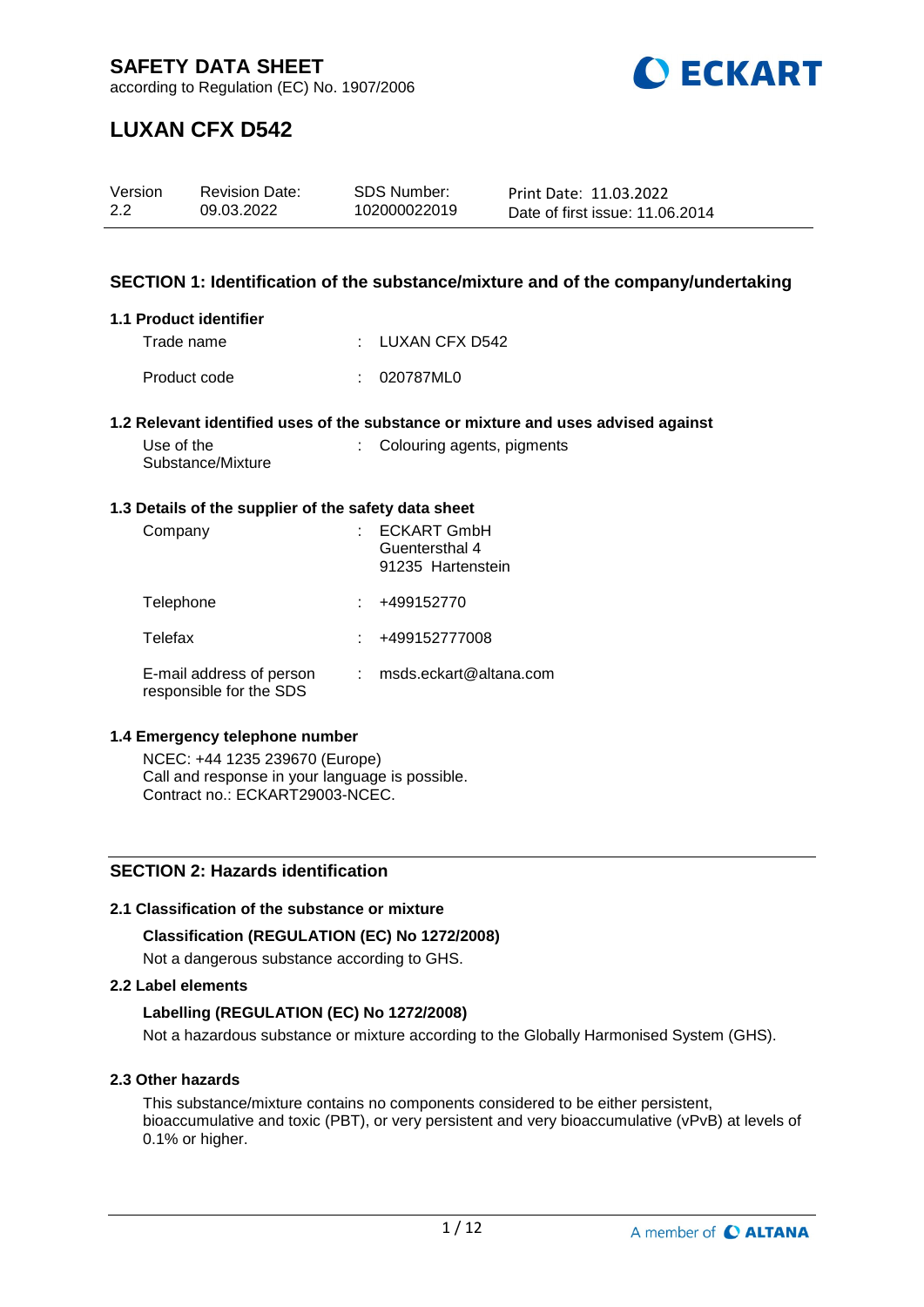

according to Regulation (EC) No. 1907/2006

# **LUXAN CFX D542**

| Version<br>2.2                                   | <b>Revision Date:</b><br>09.03.2022                                            |                                                                             | <b>SDS Number:</b><br>102000022019                                                                                                                                            | Print Date: 11.03.2022<br>Date of first issue: 11.06.2014                      |  |
|--------------------------------------------------|--------------------------------------------------------------------------------|-----------------------------------------------------------------------------|-------------------------------------------------------------------------------------------------------------------------------------------------------------------------------|--------------------------------------------------------------------------------|--|
|                                                  | <b>SECTION 3: Composition/information on ingredients</b>                       |                                                                             |                                                                                                                                                                               |                                                                                |  |
| 3.2 Mixtures                                     |                                                                                |                                                                             |                                                                                                                                                                               |                                                                                |  |
|                                                  | <b>Hazardous components</b>                                                    |                                                                             |                                                                                                                                                                               |                                                                                |  |
| Remarks                                          |                                                                                |                                                                             | No hazardous ingredients                                                                                                                                                      |                                                                                |  |
|                                                  | <b>SECTION 4: First aid measures</b>                                           |                                                                             |                                                                                                                                                                               |                                                                                |  |
|                                                  | 4.1 Description of first aid measures                                          |                                                                             |                                                                                                                                                                               |                                                                                |  |
|                                                  | General advice                                                                 |                                                                             |                                                                                                                                                                               | Do not leave the victim unattended.                                            |  |
| If inhaled                                       |                                                                                |                                                                             | If unconscious, place in recovery position and seek medical<br>advice.<br>If symptoms persist, call a physician.                                                              |                                                                                |  |
|                                                  | In case of skin contact                                                        | Wash off with soap and water.                                               |                                                                                                                                                                               |                                                                                |  |
|                                                  | In case of eye contact                                                         | Remove contact lenses.<br>If eye irritation persists, consult a specialist. |                                                                                                                                                                               |                                                                                |  |
| If swallowed                                     |                                                                                |                                                                             | Keep respiratory tract clear.<br>Do not give milk or alcoholic beverages.<br>Never give anything by mouth to an unconscious person.<br>If symptoms persist, call a physician. |                                                                                |  |
|                                                  | 4.2 Most important symptoms and effects, both acute and delayed<br>None known. |                                                                             |                                                                                                                                                                               |                                                                                |  |
|                                                  |                                                                                |                                                                             |                                                                                                                                                                               | 4.3 Indication of any immediate medical attention and special treatment needed |  |
|                                                  | This information is not available.                                             |                                                                             |                                                                                                                                                                               |                                                                                |  |
|                                                  | <b>SECTION 5: Firefighting measures</b>                                        |                                                                             |                                                                                                                                                                               |                                                                                |  |
|                                                  | 5.1 Extinguishing media                                                        |                                                                             |                                                                                                                                                                               |                                                                                |  |
| Suitable extinguishing media                     |                                                                                |                                                                             | Foam<br>Carbon dioxide (CO2)<br>ABC powder                                                                                                                                    |                                                                                |  |
|                                                  | 5.2 Special hazards arising from the substance or mixture                      |                                                                             |                                                                                                                                                                               |                                                                                |  |
|                                                  | 5.3 Advice for firefighters                                                    |                                                                             |                                                                                                                                                                               |                                                                                |  |
| Special protective equipment<br>for firefighters |                                                                                |                                                                             | Wear self-contained breathing apparatus for firefighting if<br>necessary.                                                                                                     |                                                                                |  |

| Further information | Standard procedure for chemical fires.<br>Use extinguishing measures that are appropriate to local |
|---------------------|----------------------------------------------------------------------------------------------------|
|                     | circumstances and the surrounding environment.                                                     |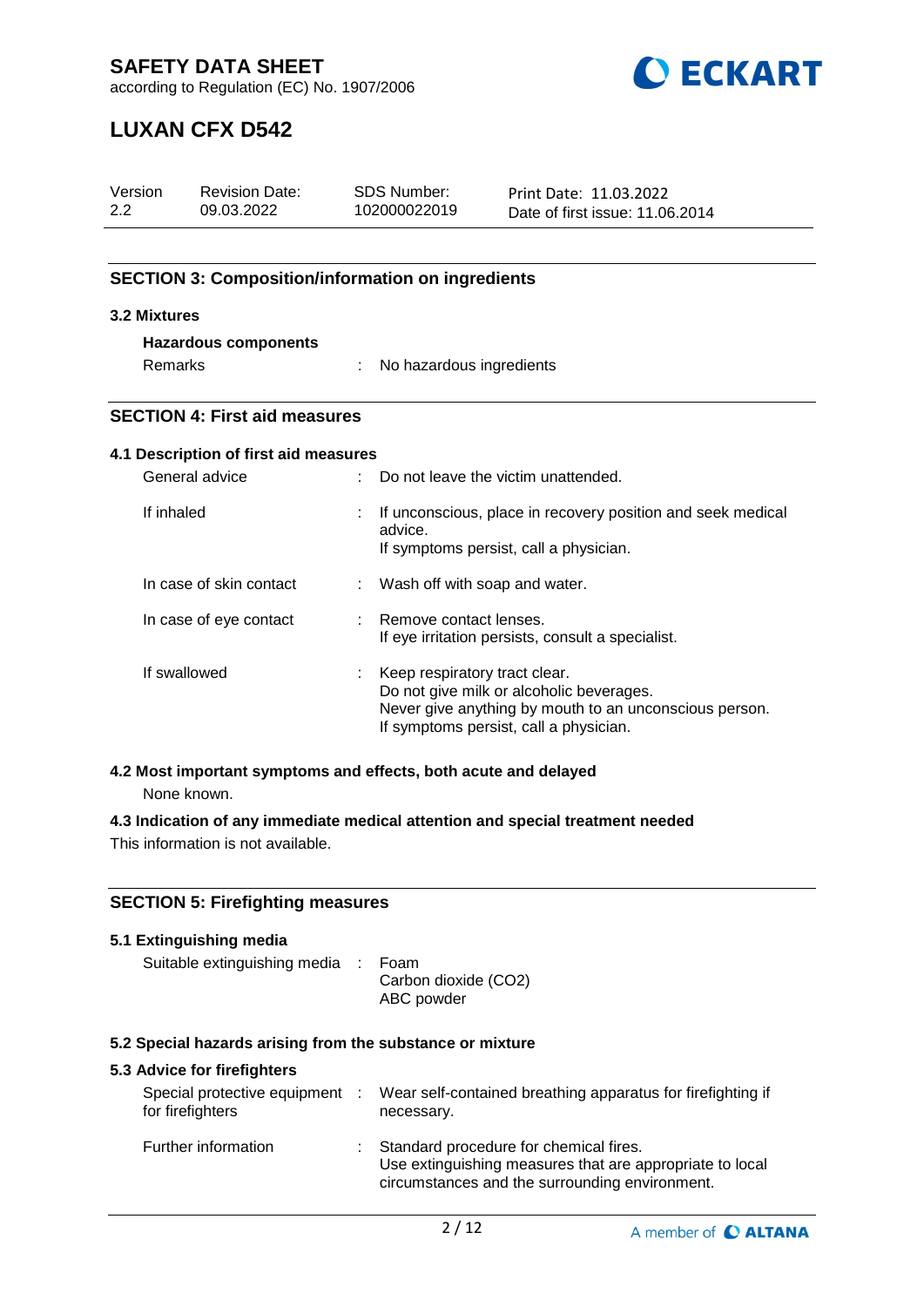

according to Regulation (EC) No. 1907/2006

# **LUXAN CFX D542**

| Version | <b>Revision Date:</b> | SDS Number:  | Print Date: 11.03.2022          |
|---------|-----------------------|--------------|---------------------------------|
| 2.2     | 09.03.2022            | 102000022019 | Date of first issue: 11.06.2014 |

# **SECTION 6: Accidental release measures**

| 6.1 Personal precautions, protective equipment and emergency procedures |     |                                                                                                                         |  |  |
|-------------------------------------------------------------------------|-----|-------------------------------------------------------------------------------------------------------------------------|--|--|
| Avoid dust formation.<br>Personal precautions                           |     |                                                                                                                         |  |  |
|                                                                         |     |                                                                                                                         |  |  |
| <b>6.2 Environmental precautions</b>                                    |     |                                                                                                                         |  |  |
| Environmental precautions                                               | ÷.  | No special environmental precautions required.                                                                          |  |  |
| 6.3 Methods and material for containment and cleaning up                |     |                                                                                                                         |  |  |
| Methods for cleaning up                                                 |     | Pick up and arrange disposal without creating dust.                                                                     |  |  |
|                                                                         |     | Sweep up and shovel.<br>Keep in suitable, closed containers for disposal.                                               |  |  |
|                                                                         |     |                                                                                                                         |  |  |
| 6.4 Reference to other sections                                         |     |                                                                                                                         |  |  |
|                                                                         |     |                                                                                                                         |  |  |
| <b>SECTION 7: Handling and storage</b>                                  |     |                                                                                                                         |  |  |
| 7.1 Precautions for safe handling                                       |     |                                                                                                                         |  |  |
| Advice on safe handling                                                 | ÷.  | For personal protection see section 8.<br>Smoking, eating and drinking should be prohibited in the<br>application area. |  |  |
| Advice on protection against<br>fire and explosion                      |     | Provide appropriate exhaust ventilation at places where dust<br>is formed.                                              |  |  |
| Hygiene measures                                                        |     | General industrial hygiene practice.                                                                                    |  |  |
| 7.2 Conditions for safe storage, including any incompatibilities        |     |                                                                                                                         |  |  |
| Requirements for storage<br>areas and containers                        | t.  | Electrical installations / working materials must comply with<br>the technological safety standards.                    |  |  |
| Advice on common storage                                                | ÷.  | No materials to be especially mentioned.                                                                                |  |  |
| Further information on<br>storage stability                             | t i | Keep in a dry place. No decomposition if stored and applied<br>as directed.                                             |  |  |
| 7.3 Specific end use(s)                                                 |     |                                                                                                                         |  |  |

This information is not available.

# **SECTION 8: Exposure controls/personal protection**

#### **8.1 Control parameters**

#### **Occupational Exposure Limits**

| $\mathbf{v}$<br>∙orm<br>omnon<br>.<br>----<br>No.<br>tvbe<br>alue<br>™ients<br>$\overline{\phantom{0}}$ | parameters<br>-----<br>$\mathbf{H}$ | יים ב<br>הוכוס |
|---------------------------------------------------------------------------------------------------------|-------------------------------------|----------------|
|---------------------------------------------------------------------------------------------------------|-------------------------------------|----------------|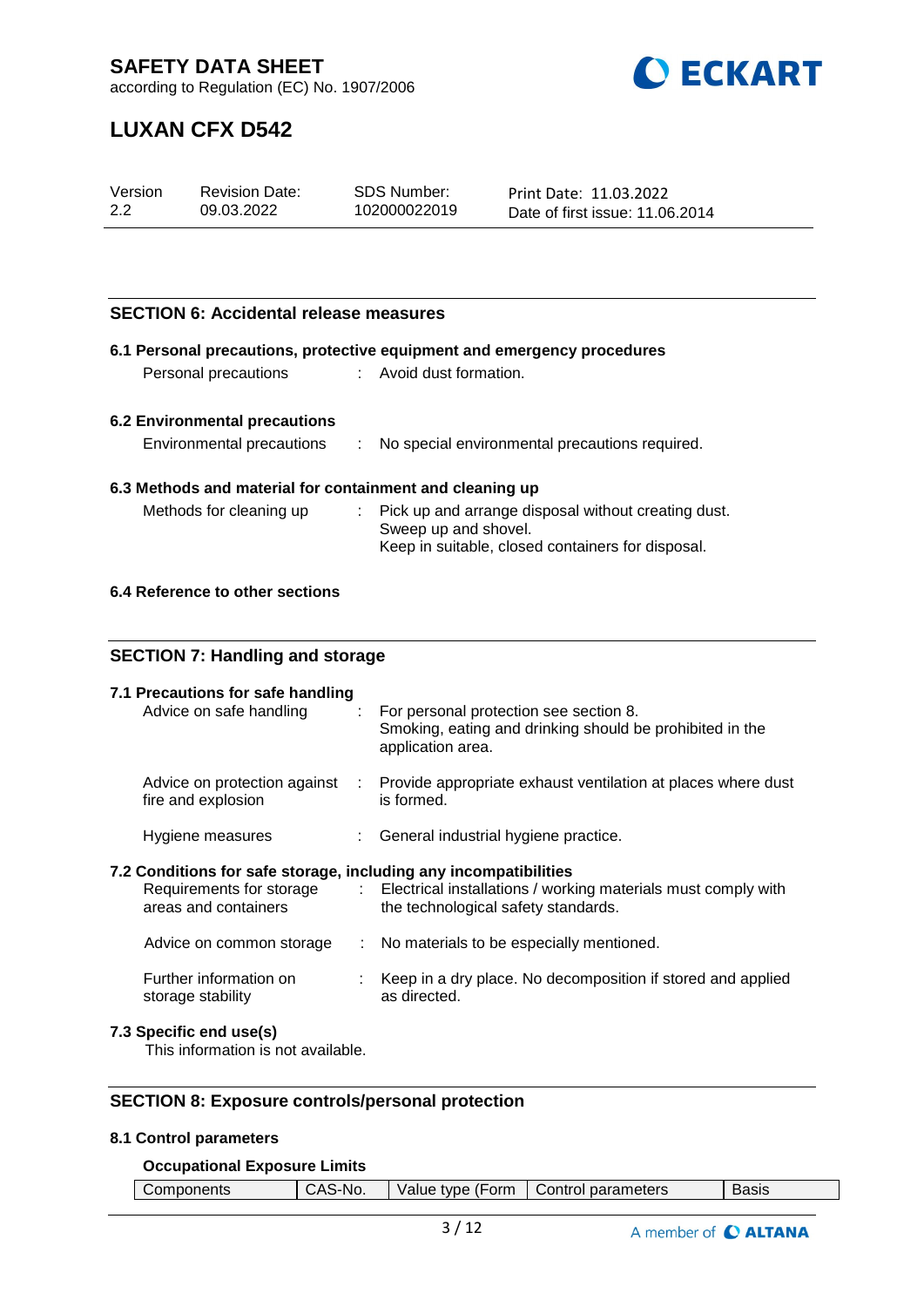



# **LUXAN CFX D542**

| Version | <b>Revision Date:</b> | SDS Number:  | Print Date: 11.03.2022          |
|---------|-----------------------|--------------|---------------------------------|
| 2.2     | 09.03.2022            | 102000022019 | Date of first issue: 11.06.2014 |

|                     |                                                                                                                                                                                                                                                                                                                                                                                                                                                                                                                                                                                                   | of exposure)                                       |                                                                                                                                                                                                                                                                                                                                                                                                                                                                                                                                                                                                                                                                                                                                                                                                                                                                                                                                                                                                                                                                                                                                                                                                                                                                                                                                                                                                                                                                                                                                                                                                                                                                                                                                                                                                       |         |
|---------------------|---------------------------------------------------------------------------------------------------------------------------------------------------------------------------------------------------------------------------------------------------------------------------------------------------------------------------------------------------------------------------------------------------------------------------------------------------------------------------------------------------------------------------------------------------------------------------------------------------|----------------------------------------------------|-------------------------------------------------------------------------------------------------------------------------------------------------------------------------------------------------------------------------------------------------------------------------------------------------------------------------------------------------------------------------------------------------------------------------------------------------------------------------------------------------------------------------------------------------------------------------------------------------------------------------------------------------------------------------------------------------------------------------------------------------------------------------------------------------------------------------------------------------------------------------------------------------------------------------------------------------------------------------------------------------------------------------------------------------------------------------------------------------------------------------------------------------------------------------------------------------------------------------------------------------------------------------------------------------------------------------------------------------------------------------------------------------------------------------------------------------------------------------------------------------------------------------------------------------------------------------------------------------------------------------------------------------------------------------------------------------------------------------------------------------------------------------------------------------------|---------|
| diiron trioxide     | 1309-37-1                                                                                                                                                                                                                                                                                                                                                                                                                                                                                                                                                                                         | TWA (Inhalable)                                    | $10$ mg/m $3$                                                                                                                                                                                                                                                                                                                                                                                                                                                                                                                                                                                                                                                                                                                                                                                                                                                                                                                                                                                                                                                                                                                                                                                                                                                                                                                                                                                                                                                                                                                                                                                                                                                                                                                                                                                         | GB EH40 |
| Further information | The COSHH definition of a substance hazardous to health includes dust of<br>any kind when present at a concentration in air equal to or greater than 10<br>mg.m-3 8-hour TWA of inhalable dust or 4 mg.m-3 8-hour TWA of respirable<br>dust. This means that any dust will be subject to COSHH if people are<br>exposed to dust above these levels. Some dusts have been assigned<br>specific WELs and exposure to these must comply with the appropriate<br>limits., Where no specific short-term exposure limit is listed, a figure three<br>times the long-term exposure limit should be used. |                                                    |                                                                                                                                                                                                                                                                                                                                                                                                                                                                                                                                                                                                                                                                                                                                                                                                                                                                                                                                                                                                                                                                                                                                                                                                                                                                                                                                                                                                                                                                                                                                                                                                                                                                                                                                                                                                       |         |
|                     |                                                                                                                                                                                                                                                                                                                                                                                                                                                                                                                                                                                                   | <b>TWA</b> (Respirable<br>fraction)                | 4 mg/m $3$                                                                                                                                                                                                                                                                                                                                                                                                                                                                                                                                                                                                                                                                                                                                                                                                                                                                                                                                                                                                                                                                                                                                                                                                                                                                                                                                                                                                                                                                                                                                                                                                                                                                                                                                                                                            | GB EH40 |
| Further information |                                                                                                                                                                                                                                                                                                                                                                                                                                                                                                                                                                                                   | times the long-term exposure limit should be used. | The COSHH definition of a substance hazardous to health includes dust of<br>any kind when present at a concentration in air equal to or greater than 10<br>mg.m-3 8-hour TWA of inhalable dust or 4 mg.m-3 8-hour TWA of respirable<br>dust. This means that any dust will be subject to COSHH if people are<br>exposed to dust above these levels. Some dusts have been assigned<br>specific WELs and exposure to these must comply with the appropriate<br>limits., Where no specific short-term exposure limit is listed, a figure three                                                                                                                                                                                                                                                                                                                                                                                                                                                                                                                                                                                                                                                                                                                                                                                                                                                                                                                                                                                                                                                                                                                                                                                                                                                           |         |
|                     |                                                                                                                                                                                                                                                                                                                                                                                                                                                                                                                                                                                                   | TWA (inhalable<br>dust)                            | $10$ mg/m $3$                                                                                                                                                                                                                                                                                                                                                                                                                                                                                                                                                                                                                                                                                                                                                                                                                                                                                                                                                                                                                                                                                                                                                                                                                                                                                                                                                                                                                                                                                                                                                                                                                                                                                                                                                                                         | GB EH40 |
| Further information |                                                                                                                                                                                                                                                                                                                                                                                                                                                                                                                                                                                                   | exposure limit should be used.                     | For the purposes of these limits, respirable dust and inhalable dust are<br>those fractions of airborne dust which will be collected when sampling is<br>undertaken in accordance with the methods described in MDHS14/4<br>General methods for sampling and gravimetric analysis or respirable,<br>thoracic and inhalable aerosols., The COSHH definition of a substance<br>hazardous to health includes dust of any kind when present at a<br>concentration in air equal to or greater than 10 mg.m-3 8-hour TWA of<br>inhalable dust or 4 mg.m-3 8-hour TWA of respirable dust. This means that<br>any dust will be subject to COSHH if people are exposed to dust above<br>these levels. Some dusts have been assigned specific WELs and exposure<br>to these must comply with the appropriate limits., Most industrial dusts<br>contain particles of a wide range of sizes. The behaviour, deposition and<br>fate of any particular particle after entry into the human respiratory system,<br>and the body response that it elicits, depend on the nature and size of the<br>particle. HSE distinguishes two size fractions for limit-setting purposes<br>termed 'inhalable' and 'respirable'., Inhalable dust approximates to the<br>fraction of airborne material that enters the nose and mouth during breathing<br>and is therefore available for deposition in the respiratory tract. Respirable<br>dust approximates to the fraction that penetrates to the gas exchange region<br>of the lung. Fuller definitions and explanatory material are given in<br>MDHS14/4., Where dusts contain components that have their own assigned<br>WEL, all the relevant limits should be complied with., Where no specific<br>short-term exposure limit is listed, a figure three times the long-term |         |
|                     |                                                                                                                                                                                                                                                                                                                                                                                                                                                                                                                                                                                                   | <b>TWA (Respirable</b><br>dust)                    | $4$ mg/m $3$                                                                                                                                                                                                                                                                                                                                                                                                                                                                                                                                                                                                                                                                                                                                                                                                                                                                                                                                                                                                                                                                                                                                                                                                                                                                                                                                                                                                                                                                                                                                                                                                                                                                                                                                                                                          | GB EH40 |
| Further information |                                                                                                                                                                                                                                                                                                                                                                                                                                                                                                                                                                                                   |                                                    | For the purposes of these limits, respirable dust and inhalable dust are<br>those fractions of airborne dust which will be collected when sampling is<br>undertaken in accordance with the methods described in MDHS14/4                                                                                                                                                                                                                                                                                                                                                                                                                                                                                                                                                                                                                                                                                                                                                                                                                                                                                                                                                                                                                                                                                                                                                                                                                                                                                                                                                                                                                                                                                                                                                                              |         |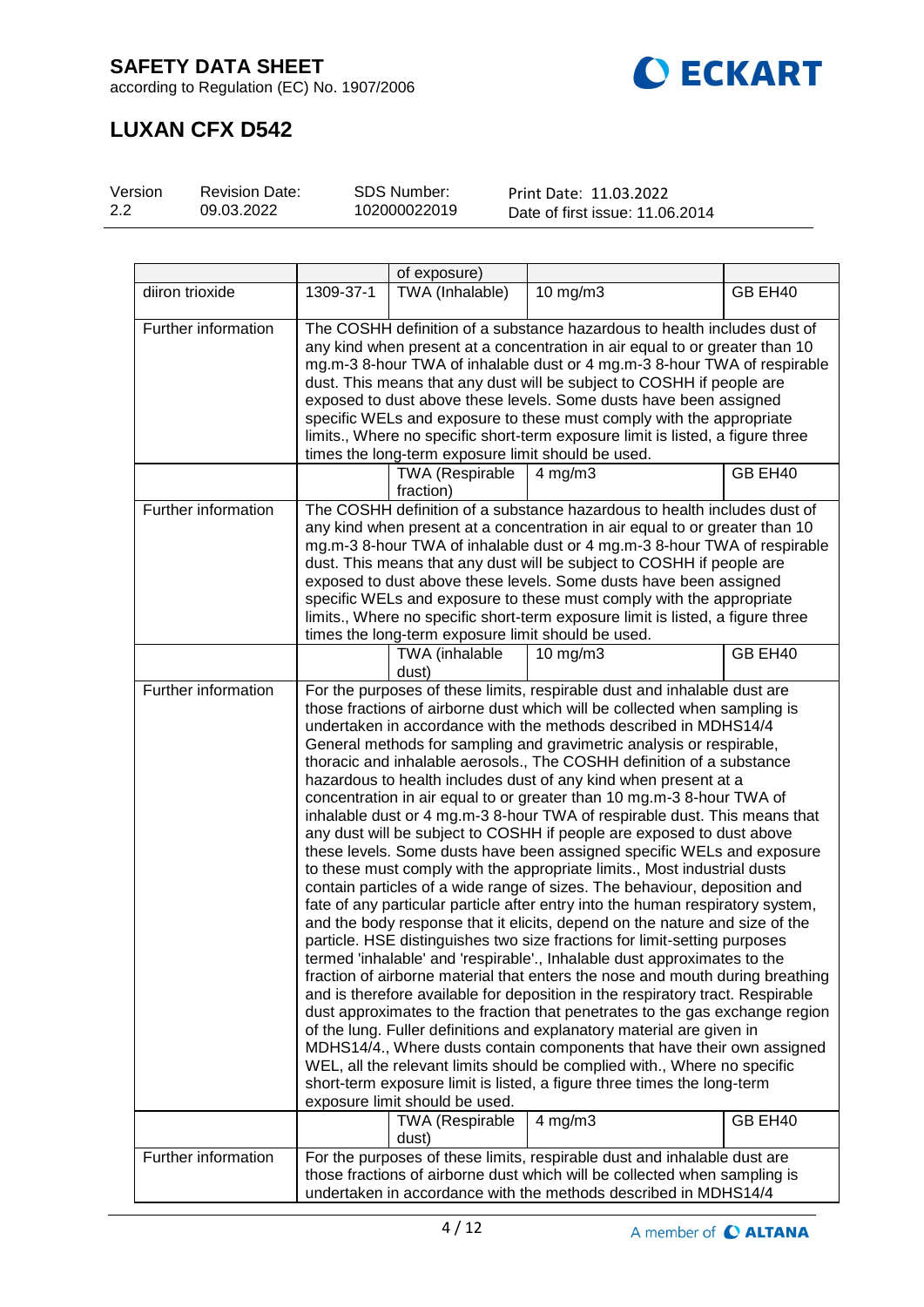according to Regulation (EC) No. 1907/2006



# **LUXAN CFX D542**

| Version<br>2.2 | <b>Revision Date:</b><br>09.03.2022 | SDS Number:<br>102000022019                              | Print Date: 11.03.2022<br>Date of first issue: 11.06.2014                                                                                                                                                                                                                                                                                                                                                                                                                                                                                                                                                                                                                                                                                                                                                                                                                                                                                                                                                                                                                                                                                                                                                                                                                                                                                                                                                                                                                                                                                                                                                                                                                                                                                                                                                                          |
|----------------|-------------------------------------|----------------------------------------------------------|------------------------------------------------------------------------------------------------------------------------------------------------------------------------------------------------------------------------------------------------------------------------------------------------------------------------------------------------------------------------------------------------------------------------------------------------------------------------------------------------------------------------------------------------------------------------------------------------------------------------------------------------------------------------------------------------------------------------------------------------------------------------------------------------------------------------------------------------------------------------------------------------------------------------------------------------------------------------------------------------------------------------------------------------------------------------------------------------------------------------------------------------------------------------------------------------------------------------------------------------------------------------------------------------------------------------------------------------------------------------------------------------------------------------------------------------------------------------------------------------------------------------------------------------------------------------------------------------------------------------------------------------------------------------------------------------------------------------------------------------------------------------------------------------------------------------------------|
|                |                                     | exposure limit should be used.                           | General methods for sampling and gravimetric analysis or respirable,<br>thoracic and inhalable aerosols., The COSHH definition of a substance<br>hazardous to health includes dust of any kind when present at a<br>concentration in air equal to or greater than 10 mg.m-3 8-hour TWA of<br>inhalable dust or 4 mg.m-3 8-hour TWA of respirable dust. This means that<br>any dust will be subject to COSHH if people are exposed to dust above<br>these levels. Some dusts have been assigned specific WELs and exposure<br>to these must comply with the appropriate limits., Most industrial dusts<br>contain particles of a wide range of sizes. The behaviour, deposition and<br>fate of any particular particle after entry into the human respiratory system,<br>and the body response that it elicits, depend on the nature and size of the<br>particle. HSE distinguishes two size fractions for limit-setting purposes<br>termed 'inhalable' and 'respirable'., Inhalable dust approximates to the<br>fraction of airborne material that enters the nose and mouth during breathing<br>and is therefore available for deposition in the respiratory tract. Respirable<br>dust approximates to the fraction that penetrates to the gas exchange region<br>of the lung. Fuller definitions and explanatory material are given in<br>MDHS14/4., Where dusts contain components that have their own assigned<br>WEL, all the relevant limits should be complied with., Where no specific<br>short-term exposure limit is listed, a figure three times the long-term                                                                                                                                                                                                                                                          |
|                | silicon dioxide                     | 7631-86-9<br>TWA (inhalable<br>dust)                     | GB EH40<br>$6$ mg/m $3$<br>(Silica)                                                                                                                                                                                                                                                                                                                                                                                                                                                                                                                                                                                                                                                                                                                                                                                                                                                                                                                                                                                                                                                                                                                                                                                                                                                                                                                                                                                                                                                                                                                                                                                                                                                                                                                                                                                                |
|                | Further information                 | exposure limit should be used.<br><b>TWA (Respirable</b> | For the purposes of these limits, respirable dust and inhalable dust are<br>those fractions of airborne dust which will be collected when sampling is<br>undertaken in accordance with the methods described in MDHS14/4<br>General methods for sampling and gravimetric analysis or respirable,<br>thoracic and inhalable aerosols., The COSHH definition of a substance<br>hazardous to health includes dust of any kind when present at a<br>concentration in air equal to or greater than 10 mg.m-3 8-hour TWA of<br>inhalable dust or 4 mg.m-3 8-hour TWA of respirable dust. This means that<br>any dust will be subject to COSHH if people are exposed to dust above<br>these levels. Some dusts have been assigned specific WELs and exposure<br>to these must comply with the appropriate limits., Most industrial dusts<br>contain particles of a wide range of sizes. The behaviour, deposition and<br>fate of any particular particle after entry into the human respiratory system,<br>and the body response that it elicits, depend on the nature and size of the<br>particle. HSE distinguishes two size fractions for limit-setting purposes<br>termed 'inhalable' and 'respirable'., Inhalable dust approximates to the<br>fraction of airborne material that enters the nose and mouth during breathing<br>and is therefore available for deposition in the respiratory tract. Respirable<br>dust approximates to the fraction that penetrates to the gas exchange region<br>of the lung. Fuller definitions and explanatory material are given in<br>MDHS14/4., Where dusts contain components that have their own assigned<br>WEL, all the relevant limits should be complied with., Where no specific<br>short-term exposure limit is listed, a figure three times the long-term<br>GB EH40<br>$2.4$ mg/m $3$ |
|                |                                     | dust)                                                    | (Silica)                                                                                                                                                                                                                                                                                                                                                                                                                                                                                                                                                                                                                                                                                                                                                                                                                                                                                                                                                                                                                                                                                                                                                                                                                                                                                                                                                                                                                                                                                                                                                                                                                                                                                                                                                                                                                           |
|                | Further information                 |                                                          | For the purposes of these limits, respirable dust and inhalable dust are<br>those fractions of airborne dust which will be collected when sampling is<br>undertaken in accordance with the methods described in MDHS14/4                                                                                                                                                                                                                                                                                                                                                                                                                                                                                                                                                                                                                                                                                                                                                                                                                                                                                                                                                                                                                                                                                                                                                                                                                                                                                                                                                                                                                                                                                                                                                                                                           |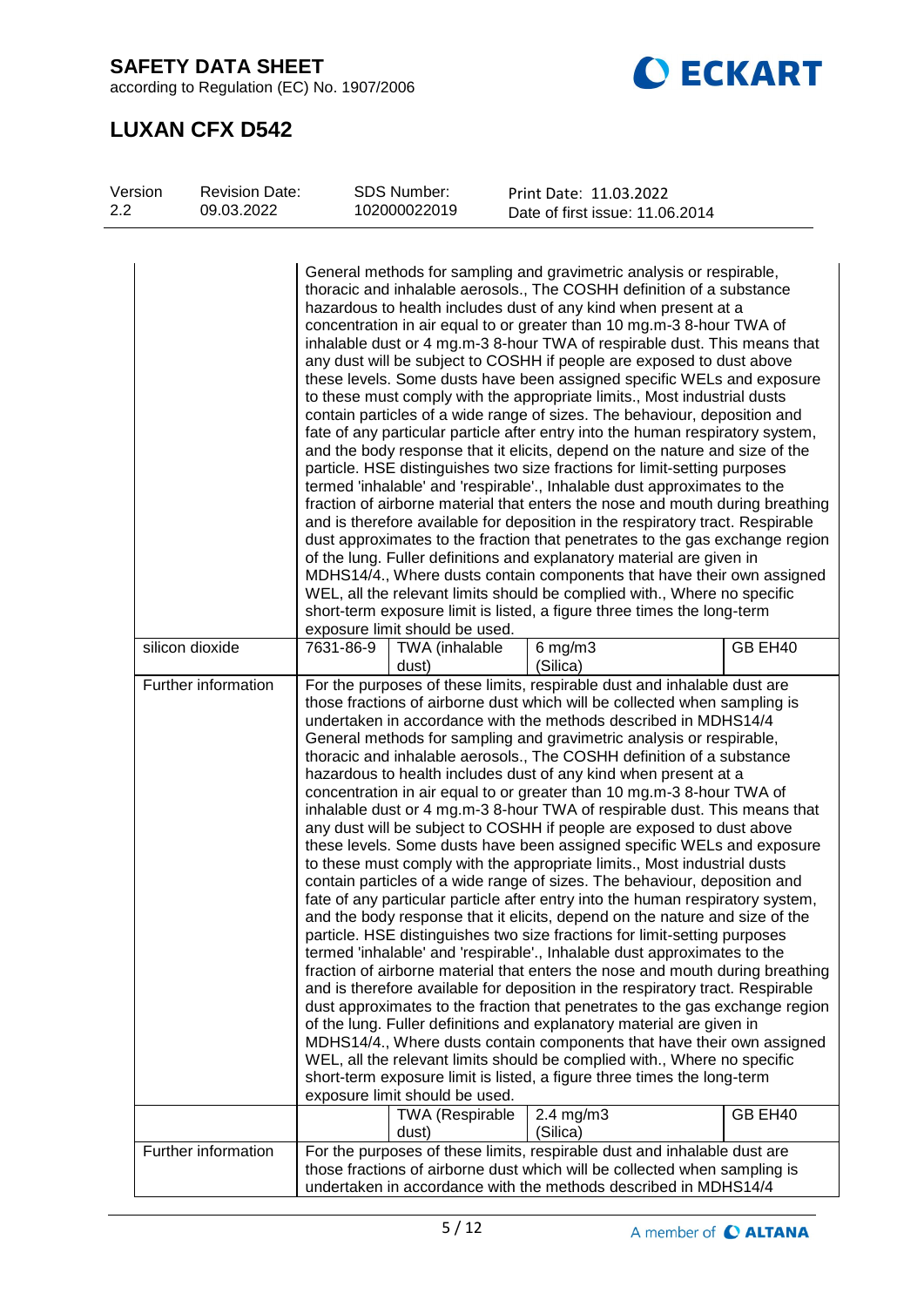according to Regulation (EC) No. 1907/2006



# **LUXAN CFX D542**

| Version<br><b>Revision Date:</b><br>09.03.2022<br>$2.2^{\circ}$ | <b>SDS Number:</b><br>102000022019 |                                                                 | Print Date: 11.03.2022<br>Date of first issue: 11.06.2014                                                                                                                                                                                                                                                                                                                                                                                                                                                                                                                                                                                                                                                                                                                                                                                                                                                                                                                                                                                                                                                                                                                                                                                                                                                                                                                                                                                                                                              |
|-----------------------------------------------------------------|------------------------------------|-----------------------------------------------------------------|--------------------------------------------------------------------------------------------------------------------------------------------------------------------------------------------------------------------------------------------------------------------------------------------------------------------------------------------------------------------------------------------------------------------------------------------------------------------------------------------------------------------------------------------------------------------------------------------------------------------------------------------------------------------------------------------------------------------------------------------------------------------------------------------------------------------------------------------------------------------------------------------------------------------------------------------------------------------------------------------------------------------------------------------------------------------------------------------------------------------------------------------------------------------------------------------------------------------------------------------------------------------------------------------------------------------------------------------------------------------------------------------------------------------------------------------------------------------------------------------------------|
|                                                                 | exposure limit should be used.     | hazardous to health includes dust of any kind when present at a | General methods for sampling and gravimetric analysis or respirable,<br>thoracic and inhalable aerosols., The COSHH definition of a substance<br>concentration in air equal to or greater than 10 mg.m-3 8-hour TWA of<br>inhalable dust or 4 mg.m-3 8-hour TWA of respirable dust. This means that<br>any dust will be subject to COSHH if people are exposed to dust above<br>these levels. Some dusts have been assigned specific WELs and exposure<br>to these must comply with the appropriate limits., Most industrial dusts<br>contain particles of a wide range of sizes. The behaviour, deposition and<br>fate of any particular particle after entry into the human respiratory system,<br>and the body response that it elicits, depend on the nature and size of the<br>particle. HSE distinguishes two size fractions for limit-setting purposes<br>termed 'inhalable' and 'respirable'., Inhalable dust approximates to the<br>fraction of airborne material that enters the nose and mouth during breathing<br>and is therefore available for deposition in the respiratory tract. Respirable<br>dust approximates to the fraction that penetrates to the gas exchange region<br>of the lung. Fuller definitions and explanatory material are given in<br>MDHS14/4., Where dusts contain components that have their own assigned<br>WEL, all the relevant limits should be complied with., Where no specific<br>short-term exposure limit is listed, a figure three times the long-term |

#### **8.2 Exposure controls**

| Personal protective equipment |  |                                                                    |  |  |
|-------------------------------|--|--------------------------------------------------------------------|--|--|
| Eye protection                |  | Safety glasses                                                     |  |  |
| Skin and body protection      |  | : Protective suit                                                  |  |  |
| Respiratory protection        |  | No personal respiratory protective equipment normally<br>required. |  |  |

# **SECTION 9: Physical and chemical properties**

### **9.1 Information on basic physical and chemical properties**

| Appearance                  | : powder                                      |
|-----------------------------|-----------------------------------------------|
| Colour                      | : light cream                                 |
| Odour                       | : characteristic                              |
| Odour Threshold             | : No data available                           |
| рH                          | : substance/mixture is non-soluble (in water) |
| Freezing point              | : No data available                           |
| Boiling point/boiling range | : No data available                           |
| Flash point                 | : No data available                           |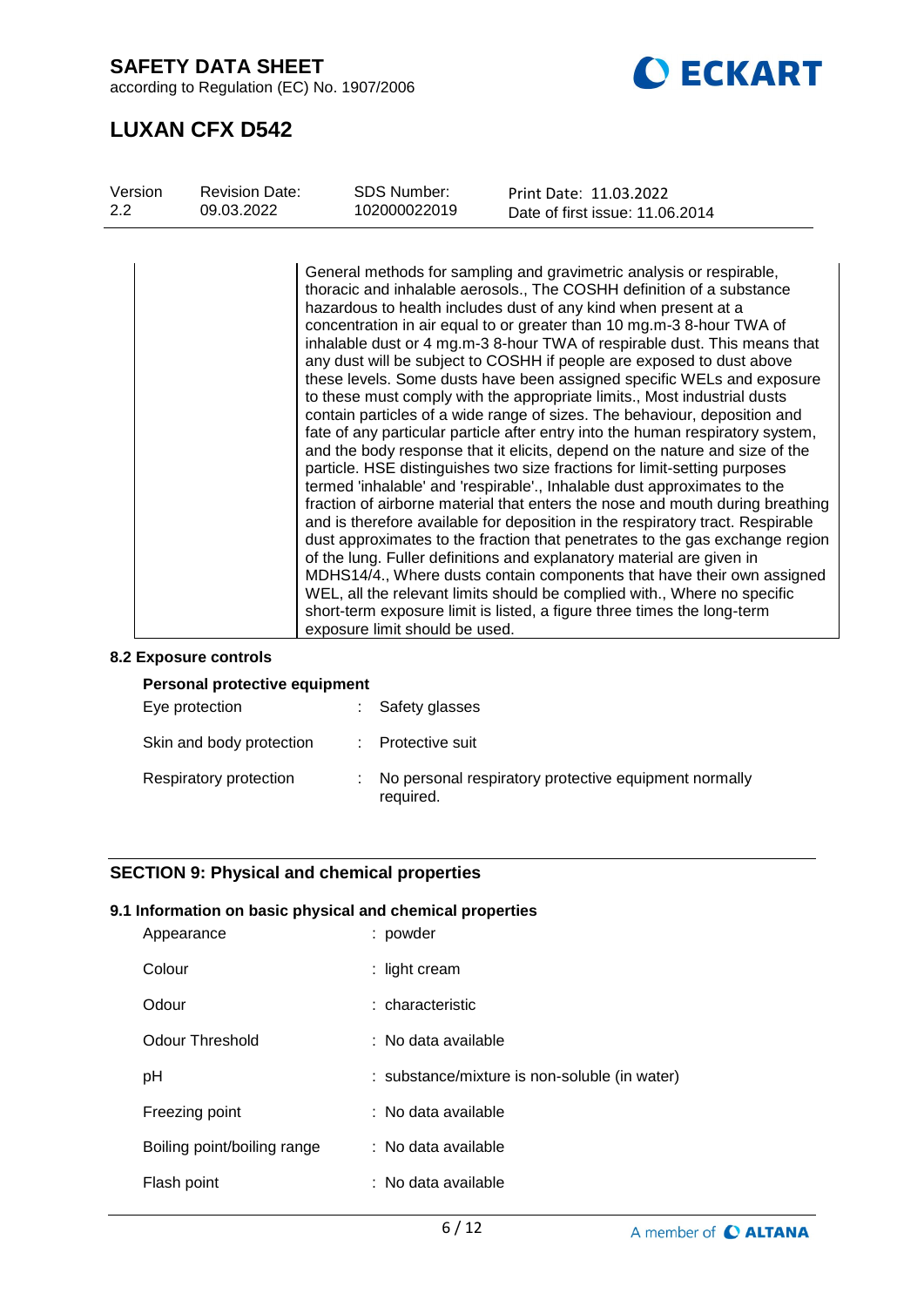according to Regulation (EC) No. 1907/2006



# **LUXAN CFX D542**

| Version<br>2.2 | <b>Revision Date:</b><br>09.03.2022                 | SDS Number:<br>102000022019 | Print Date: 11.03.2022<br>Date of first issue: 11.06.2014 |
|----------------|-----------------------------------------------------|-----------------------------|-----------------------------------------------------------|
|                |                                                     |                             |                                                           |
|                | Evaporation rate                                    | : No data available         |                                                           |
|                | Flammability (solid, gas)                           | : No data available         |                                                           |
|                | Self-ignition                                       | : No data available         |                                                           |
|                | Auto-ignition temperature                           | : No data available         |                                                           |
|                | Smoldering temperature                              | : No data available         |                                                           |
|                | Decomposition temperature                           | : No data available         |                                                           |
|                | <b>Explosive properties</b>                         | : No data available         |                                                           |
|                | Oxidizing properties                                | : No data available         |                                                           |
|                | Upper explosion limit / Upper<br>flammability limit | : No data available         |                                                           |
|                | Lower explosion limit / Lower<br>flammability limit | : No data available         |                                                           |
|                | Vapour pressure                                     | : No data available         |                                                           |
|                | Relative vapour density                             | : No data available         |                                                           |
|                | Relative density                                    | : No data available         |                                                           |
|                | Density                                             | : No data available         |                                                           |
|                | <b>Bulk density</b>                                 | : No data available         |                                                           |
|                | Water solubility                                    | : No data available         |                                                           |
|                | Solubility in other solvents                        | : No data available         |                                                           |
|                | Partition coefficient: n-<br>octanol/water          | : No data available         |                                                           |
|                | Decomposition temperature                           | : No data available         |                                                           |
|                | Viscosity, dynamic                                  | : No data available         |                                                           |
|                | Viscosity, kinematic                                | : No data available         |                                                           |
|                | Flow time                                           | : No data available         |                                                           |
|                | 9.2 Other information                               |                             |                                                           |

No data available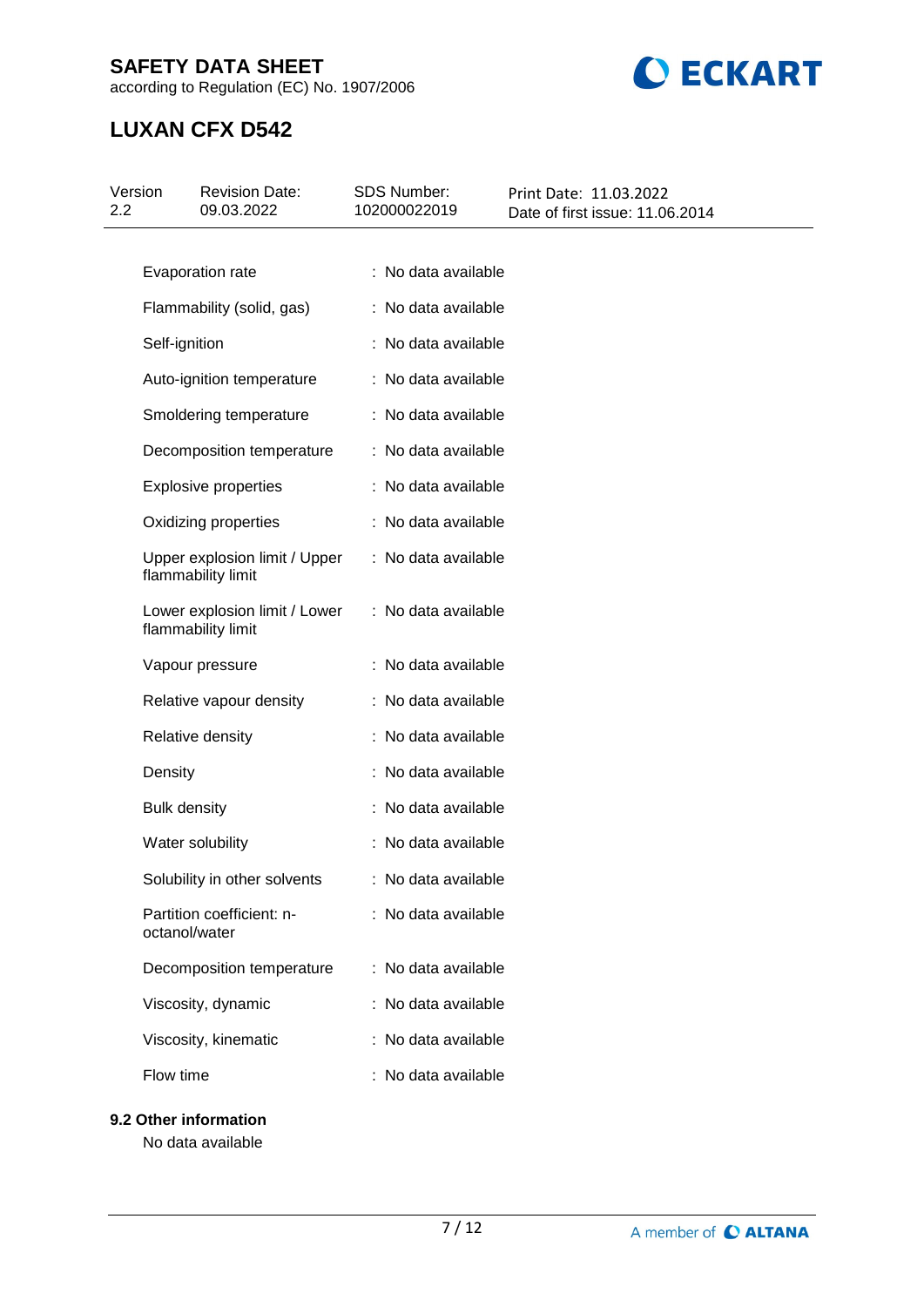

according to Regulation (EC) No. 1907/2006

# **LUXAN CFX D542**

| Version<br>2.2 |                 | <b>Revision Date:</b><br>09.03.2022                 |    | <b>SDS Number:</b><br>102000022019   | Print Date: 11.03.2022<br>Date of first issue: 11.06.2014                             |
|----------------|-----------------|-----------------------------------------------------|----|--------------------------------------|---------------------------------------------------------------------------------------|
|                |                 |                                                     |    |                                      |                                                                                       |
|                |                 | <b>SECTION 10: Stability and reactivity</b>         |    |                                      |                                                                                       |
|                | 10.1 Reactivity |                                                     |    |                                      |                                                                                       |
|                |                 | No decomposition if stored and applied as directed. |    |                                      |                                                                                       |
|                |                 | <b>10.2 Chemical stability</b>                      |    |                                      |                                                                                       |
|                |                 | No decomposition if stored and applied as directed. |    |                                      |                                                                                       |
|                |                 | 10.3 Possibility of hazardous reactions             |    |                                      |                                                                                       |
|                |                 | Hazardous reactions                                 | t. |                                      | Stable under recommended storage conditions.                                          |
|                |                 |                                                     |    |                                      | Stable under recommended storage conditions.<br>No hazards to be specially mentioned. |
|                |                 | 10.4 Conditions to avoid                            |    |                                      |                                                                                       |
|                |                 | Conditions to avoid                                 |    | No data available                    |                                                                                       |
|                |                 |                                                     |    | No data available                    |                                                                                       |
|                |                 | 10.5 Incompatible materials                         |    |                                      |                                                                                       |
|                |                 | 10.6 Hazardous decomposition products               |    |                                      |                                                                                       |
|                | air             | Contact with water or humid                         |    | : This information is not available. |                                                                                       |
|                |                 | Thermal decomposition                               |    | This information is not available.   |                                                                                       |

# **SECTION 11: Toxicological information**

#### **11.1 Information on toxicological effects**

### **Acute toxicity**

Not classified based on available information.

#### **Skin corrosion/irritation**

Not classified based on available information.

## **Serious eye damage/eye irritation**

Not classified based on available information.

### **Respiratory or skin sensitisation**

# **Skin sensitisation**

Not classified based on available information.

#### **Respiratory sensitisation**

Not classified based on available information.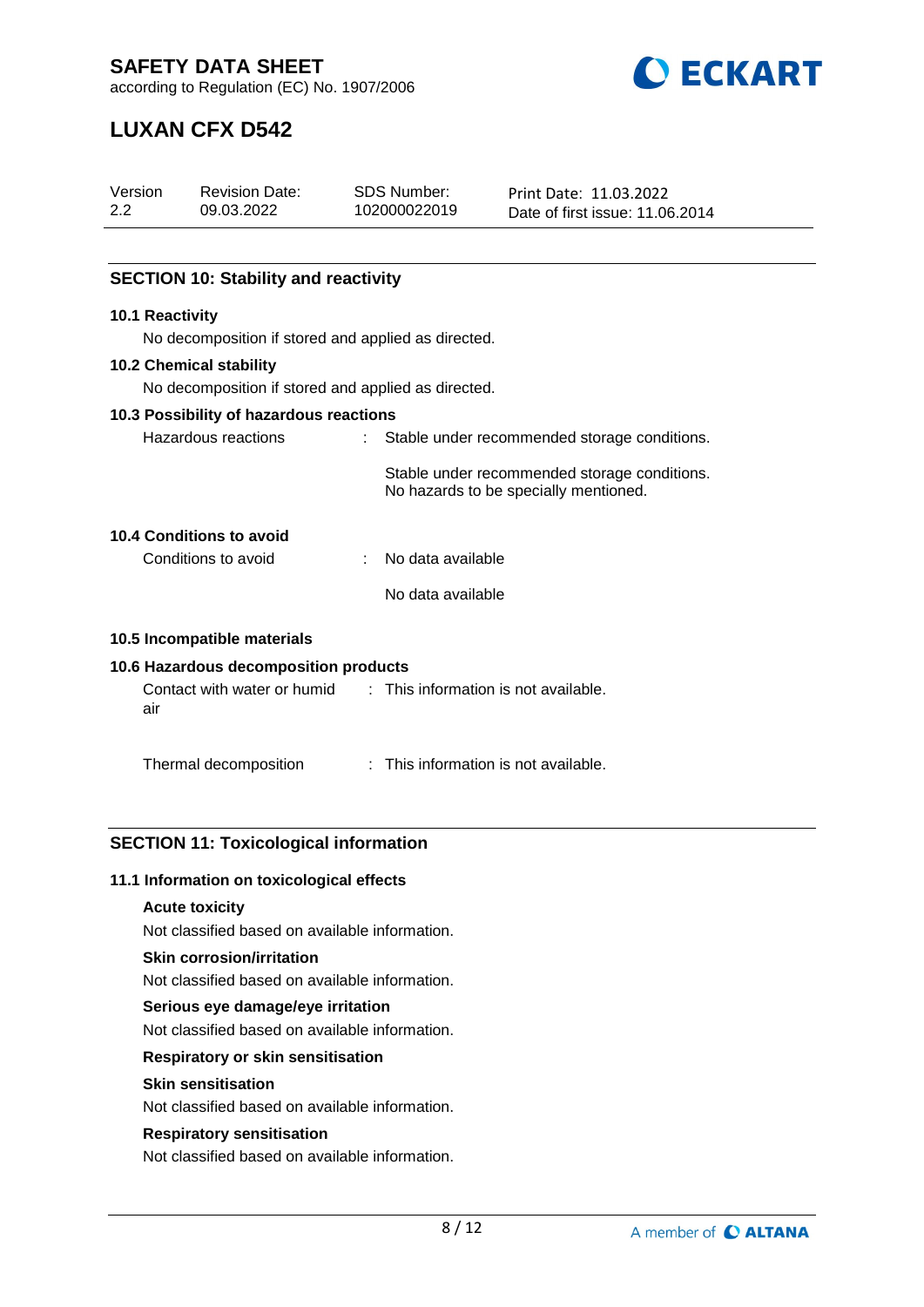

according to Regulation (EC) No. 1907/2006

# **LUXAN CFX D542**

| Version | <b>Revision Date:</b> | SDS Number:  | Print Date: 11.03.2022          |
|---------|-----------------------|--------------|---------------------------------|
| 2.2     | 09.03.2022            | 102000022019 | Date of first issue: 11.06.2014 |

### **Germ cell mutagenicity**

Not classified based on available information.

#### **Carcinogenicity** Not classified based on available information.

**Reproductive toxicity** Not classified based on available information.

#### **STOT - single exposure** Not classified based on available information.

## **STOT - repeated exposure**

Not classified based on available information.

### **Aspiration toxicity**

Not classified based on available information.

# **Further information**

**Product:**

Remarks: No data available

## **SECTION 12: Ecological information**

#### **12.1 Toxicity**

No data available

# **12.2 Persistence and degradability**

No data available

#### **12.3 Bioaccumulative potential**

No data available

#### **12.4 Mobility in soil**

No data available

## **12.5 Results of PBT and vPvB assessment**

# **Product:**

Assessment : This substance/mixture contains no components considered to be either persistent, bioaccumulative and toxic (PBT), or very persistent and very bioaccumulative (vPvB) at levels of 0.1% or higher..

### **12.6 Other adverse effects**

# **Product:**

| Additional ecological | No data available |  |
|-----------------------|-------------------|--|
| information           |                   |  |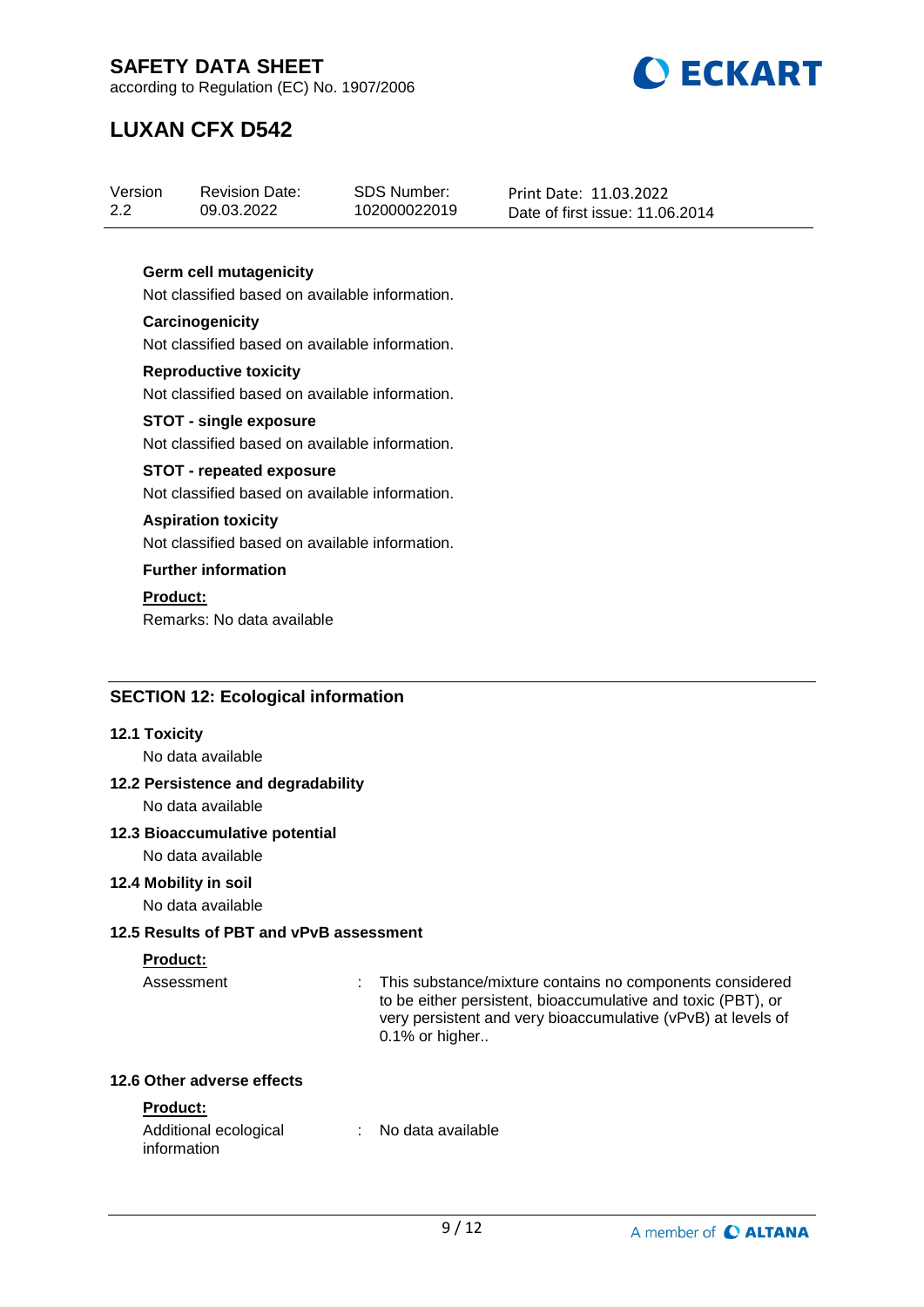

according to Regulation (EC) No. 1907/2006

# **LUXAN CFX D542**

| Version | <b>Revision Date:</b> | SDS Number:  | Print Date: 11.03.2022          |
|---------|-----------------------|--------------|---------------------------------|
| 2.2     | 09.03.2022            | 102000022019 | Date of first issue: 11.06.2014 |

### **SECTION 13: Disposal considerations**

#### **13.1 Waste treatment methods**

Contaminated packaging : Empty containers should be taken to an approved waste handling site for recycling or disposal.

#### **SECTION 14: Transport information**

#### **14.1 UN number**

Not regulated as a dangerous good

#### **14.2 UN proper shipping name**

Not regulated as a dangerous good

#### **14.3 Transport hazard class(es)**

Not regulated as a dangerous good

#### **14.4 Packing group**

Not regulated as a dangerous good

#### **14.5 Environmental hazards**

Not regulated as a dangerous good

#### **14.6 Special precautions for user**

Remarks : Not classified as dangerous in the meaning of transport regulations.

#### **14.7 Transport in bulk according to Annex II of Marpol and the IBC Code**

Not applicable for product as supplied.

#### **SECTION 15: Regulatory information**

#### **15.1 Safety, health and environmental regulations/legislation specific for the substance or mixture**

| REACH - Candidate List of Substances of Very High<br>Concern for Authorisation (Article 59). | Not applicable |
|----------------------------------------------------------------------------------------------|----------------|
| Regulation (EC) No 1005/2009 on substances that<br>deplete the ozone layer                   | Not applicable |
| Regulation (EU) 2019/1021 on persistent organic<br>pollutants (recast)                       | Not applicable |
| UK REACH List of substances subject to authorisation<br>(Annex XIV)                          | Not applicable |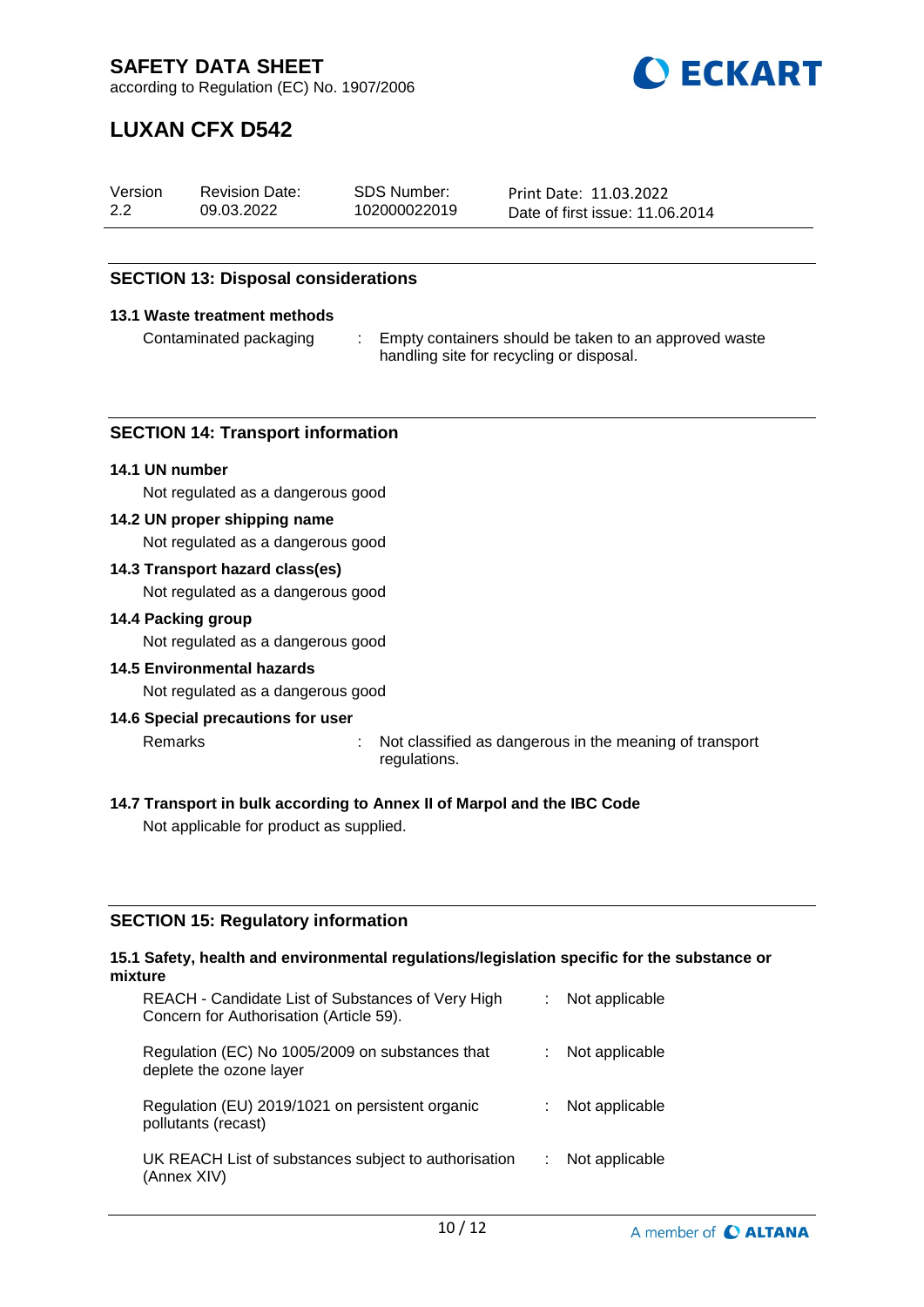**DECKART** 

according to Regulation (EC) No. 1907/2006

# **LUXAN CFX D542**

| Version | <b>Revision Date:</b> | SDS Number:  | Print Date: 11.03.2022          |
|---------|-----------------------|--------------|---------------------------------|
| 2.2     | 09.03.2022            | 102000022019 | Date of first issue: 11.06.2014 |

REACH - Restrictions on the manufacture, placing on the market and use of certain dangerous substances, preparations and articles (Annex XVII)

: Not applicable

### **15.2 Chemical safety assessment**

### **SECTION 16: Other information**

#### **Full text of other abbreviations**

| GB EH40       | : UK. EH40 WEL - Workplace Exposure Limits               |
|---------------|----------------------------------------------------------|
| GB EH40 / TWA | : Long-term exposure limit (8-hour TWA reference period) |

ADN - European Agreement concerning the International Carriage of Dangerous Goods by Inland Waterways; ADR - European Agreement concerning the International Carriage of Dangerous Goods by Road; AIIC - Australian Inventory of Industrial Chemicals; ASTM - American Society for the Testing of Materials; bw - Body weight; CLP - Classification Labelling Packaging Regulation; Regulation (EC) No 1272/2008; CMR - Carcinogen, Mutagen or Reproductive Toxicant; DIN - Standard of the German Institute for Standardisation; DSL - Domestic Substances List (Canada); ECHA - European Chemicals Agency; EC-Number - European Community number; ECx -Concentration associated with x% response; ELx - Loading rate associated with x% response; EmS - Emergency Schedule; ENCS - Existing and New Chemical Substances (Japan); ErCx - Concentration associated with x% growth rate response; GHS - Globally Harmonized System; GLP - Good Laboratory Practice; IARC - International Agency for Research on Cancer; IATA - International Air Transport Association; IBC - International Code for the Construction and Equipment of Ships carrying Dangerous Chemicals in Bulk; IC50 - Half maximal inhibitory concentration; ICAO - International Civil Aviation Organization; IECSC - Inventory of Existing Chemical Substances in China; IMDG - International Maritime Dangerous Goods; IMO - International Maritime Organization; ISHL - Industrial Safety and Health Law (Japan); ISO - International Organisation for Standardization; KECI - Korea Existing Chemicals Inventory; LC50 - Lethal Concentration to 50 % of a test population; LD50 - Lethal Dose to 50% of a test population (Median Lethal Dose); MARPOL - International Convention for the Prevention of Pollution from Ships; n.o.s. - Not Otherwise Specified; NO(A)EC - No Observed (Adverse) Effect Concentration; NO(A)EL - No Observed (Adverse) Effect Level; NOELR - No Observable Effect Loading Rate; NZIoC - New Zealand Inventory of Chemicals; OECD - Organization for Economic Co-operation and Development; OPPTS - Office of Chemical Safety and Pollution Prevention; PBT - Persistent, Bioaccumulative and Toxic substance; PICCS - Philippines Inventory of Chemicals and Chemical Substances; (Q)SAR - (Quantitative) Structure Activity Relationship; REACH - Regulation (EC) No 1907/2006 of the European Parliament and of the Council concerning the Registration, Evaluation, Authorisation and Restriction of Chemicals; RID - Regulations concerning the International Carriage of Dangerous Goods by Rail; SADT - Self-Accelerating Decomposition Temperature; SDS - Safety Data Sheet; SVHC - Substance of Very High Concern; TCSI - Taiwan Chemical Substance Inventory; TECI - Thailand Existing Chemicals Inventory; TRGS - Technical Rule for Hazardous Substances; TSCA - Toxic Substances Control Act (United States); UN - United Nations; vPvB - Very Persistent and Very Bioaccumulative

#### **Further information**

The information provided in this Safety Data Sheet is correct to the best of our knowledge, information and belief at the date of its publication. The information given is designed only as a guidance for safe handling, use, processing, storage, transportation, disposal and release and is not to be considered a warranty or quality specification. The information relates only to the